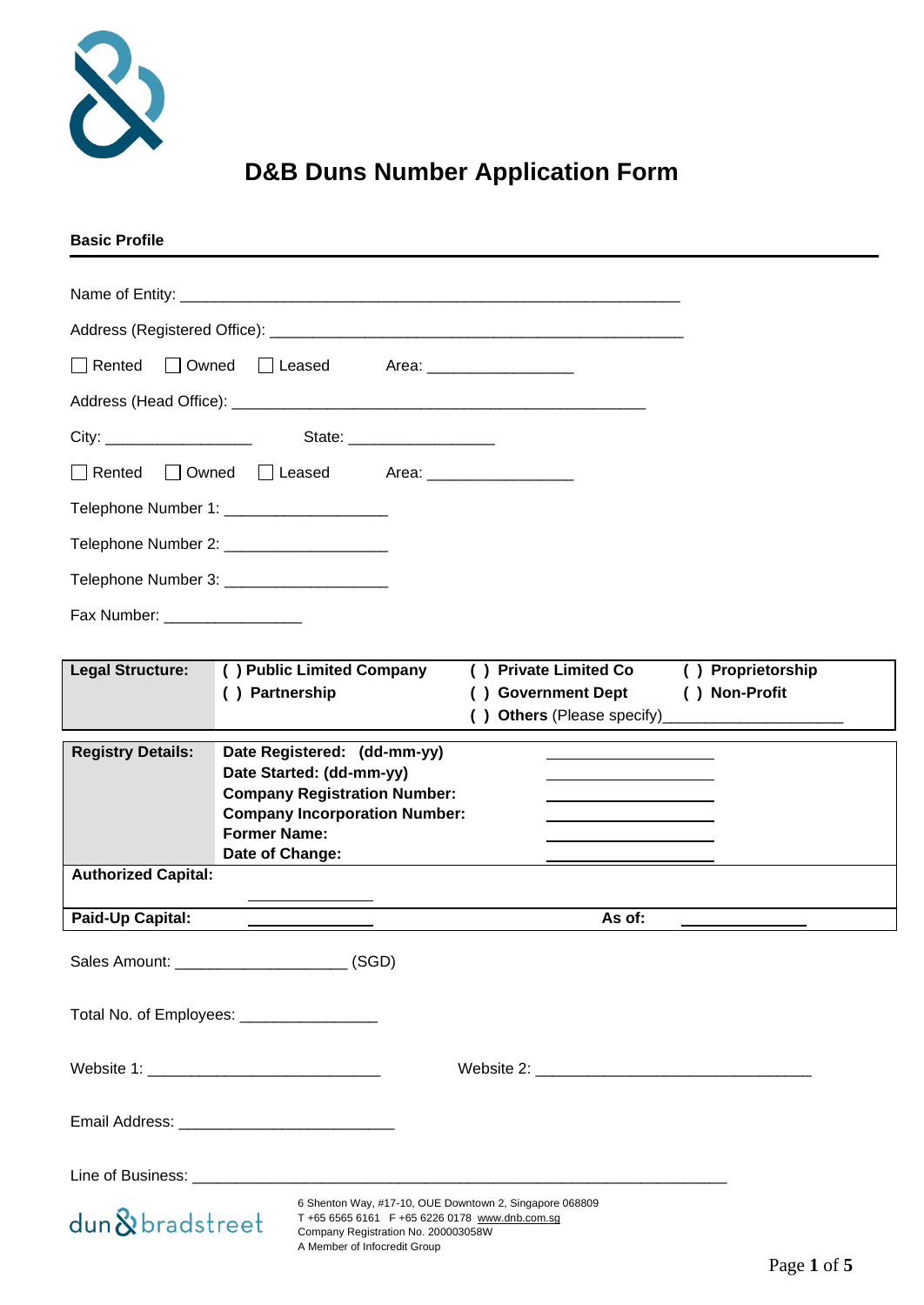

| Chief Executive:    | Designation: |
|---------------------|--------------|
| Key Contact Person: | Designation: |

### **Key Management Profile**

| <b>Name</b> | <b>Designation</b> | <b>Educational</b><br>Qualification | <b>Date of Joining</b><br><b>Current</b><br>Company | Exp. In related<br>field (yrs) | <b>Active in</b><br><b>Operation (Y/N)</b> |
|-------------|--------------------|-------------------------------------|-----------------------------------------------------|--------------------------------|--------------------------------------------|
|             |                    |                                     |                                                     |                                |                                            |
|             |                    |                                     |                                                     |                                |                                            |
|             |                    |                                     |                                                     |                                |                                            |
|             |                    |                                     |                                                     |                                |                                            |
|             |                    |                                     |                                                     |                                |                                            |

Name of Parent Company: \_\_\_\_\_\_\_\_\_\_\_\_\_\_\_\_\_\_\_\_\_\_\_\_\_\_\_\_\_\_\_ Group Name: \_\_\_\_\_\_\_\_\_\_\_\_\_\_\_\_\_\_\_\_\_\_\_\_

# **Group Companies:**

| Legal<br>Relationship           | <b>Company Name</b> | $D-U-N-S$<br><b>Number</b> | <b>Address</b> | % Holding |
|---------------------------------|---------------------|----------------------------|----------------|-----------|
| Parent<br>Immediate<br>Ultimate |                     |                            |                |           |
| Subsidiary                      |                     |                            |                |           |
| Group Name                      |                     |                            |                |           |



6 Shenton Way, #17-10, OUE Downtown 2, Singapore 068809 T +65 6565 6161 F +65 6226 0178 [www.dnb.com.sg](http://www.dnb.com.sg/) Company Registration No. 200003058W A Member of Infocredit Group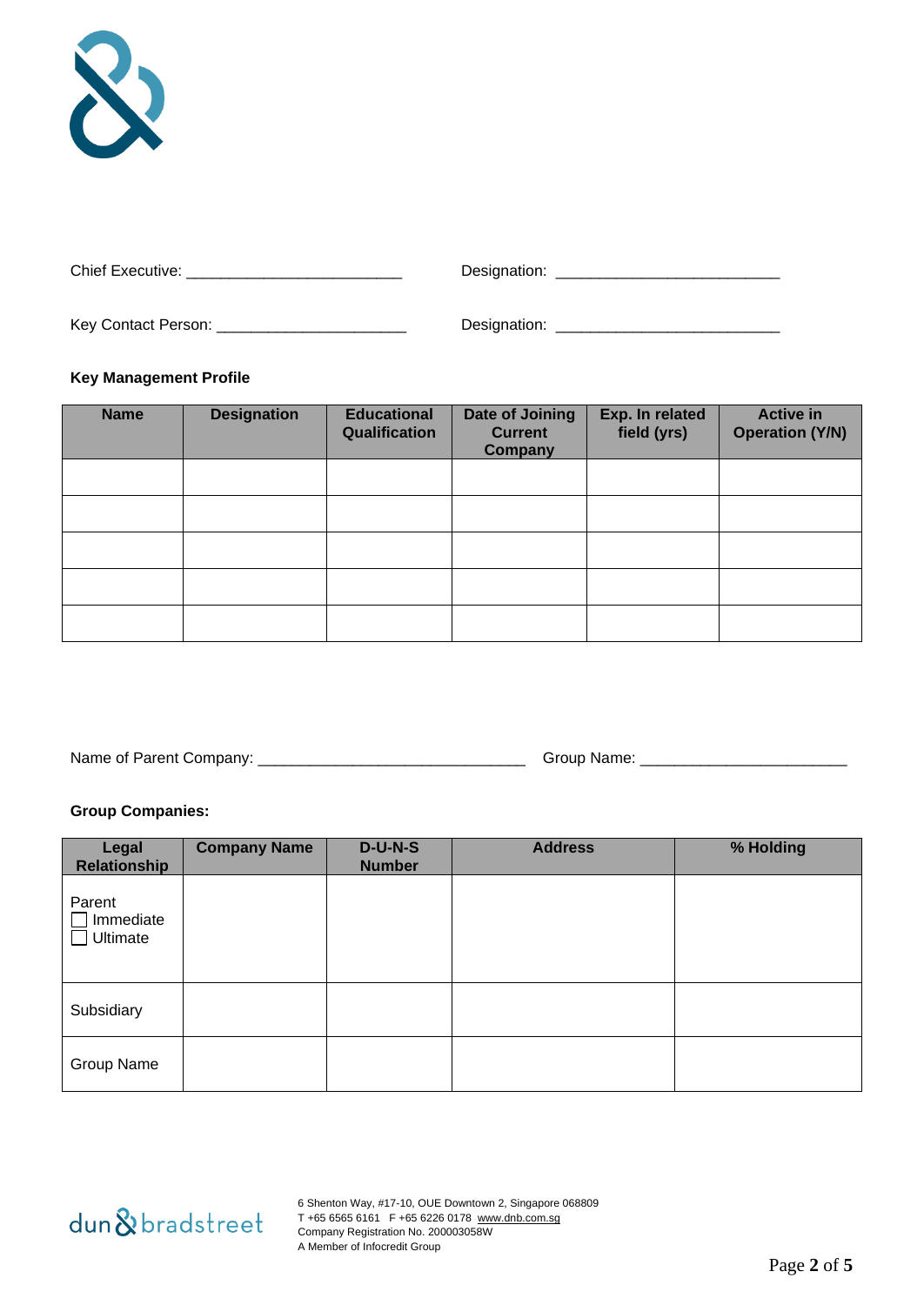

# **Shareholding Pattern As on**: \_\_\_\_\_\_\_\_\_\_\_\_\_\_\_\_

| <b>Name of Shareholders/Partners</b> | <b>Number of Shares</b> | % Holding |
|--------------------------------------|-------------------------|-----------|
|                                      |                         |           |
|                                      |                         |           |
|                                      |                         |           |
|                                      |                         |           |
|                                      |                         |           |
|                                      |                         |           |

#### **Please attach Company Profile (ROC) as part of the supporting documents.**

*In order to provide a more accurate and complete view of a business entity, the following data elements are*  recommended for collection when assigning a D&B DUNS number. This will enhance the creditability of your *business.*

#### **Customer Type:**

| Agriculture Industry<br><b>Buying Agents</b><br>Clinics<br><b>Construction Companies</b><br>Contractor<br>Corporate Accounts<br><b>Department Stores</b><br><b>Distributor</b> | <b>Electronics Industry</b><br><b>Financial Institution</b><br><b>Government Bodies</b><br>Hospitals<br><b>Hotels</b><br>Individuals<br><b>Manufacturers</b><br><b>Property Developers</b> | <b>Related Companies</b><br><b>Retailers</b><br><b>Schools</b><br>Wholesalers<br>End-users<br><b>Trading Firms</b><br><b>Transportation Industry</b><br>Others: <b>William Company</b> |
|--------------------------------------------------------------------------------------------------------------------------------------------------------------------------------|--------------------------------------------------------------------------------------------------------------------------------------------------------------------------------------------|----------------------------------------------------------------------------------------------------------------------------------------------------------------------------------------|
| Number of customer(s) are ___________                                                                                                                                          |                                                                                                                                                                                            |                                                                                                                                                                                        |
| Or ranges from __________ to __________                                                                                                                                        |                                                                                                                                                                                            |                                                                                                                                                                                        |
|                                                                                                                                                                                |                                                                                                                                                                                            |                                                                                                                                                                                        |
|                                                                                                                                                                                |                                                                                                                                                                                            |                                                                                                                                                                                        |
| <b>Type of Business Activity:</b>                                                                                                                                              | <b>Business Relationships:</b>                                                                                                                                                             |                                                                                                                                                                                        |

dun & bradstreet

of  $\_$ 

6 Shenton Way, #17-10, OUE Downtown 2, Singapore 068809 T +65 6565 6161 F +65 6226 0178 [www.dnb.com.sg](http://www.dnb.com.sg/) Company Registration No. 200003058W A Member of Infocredit Group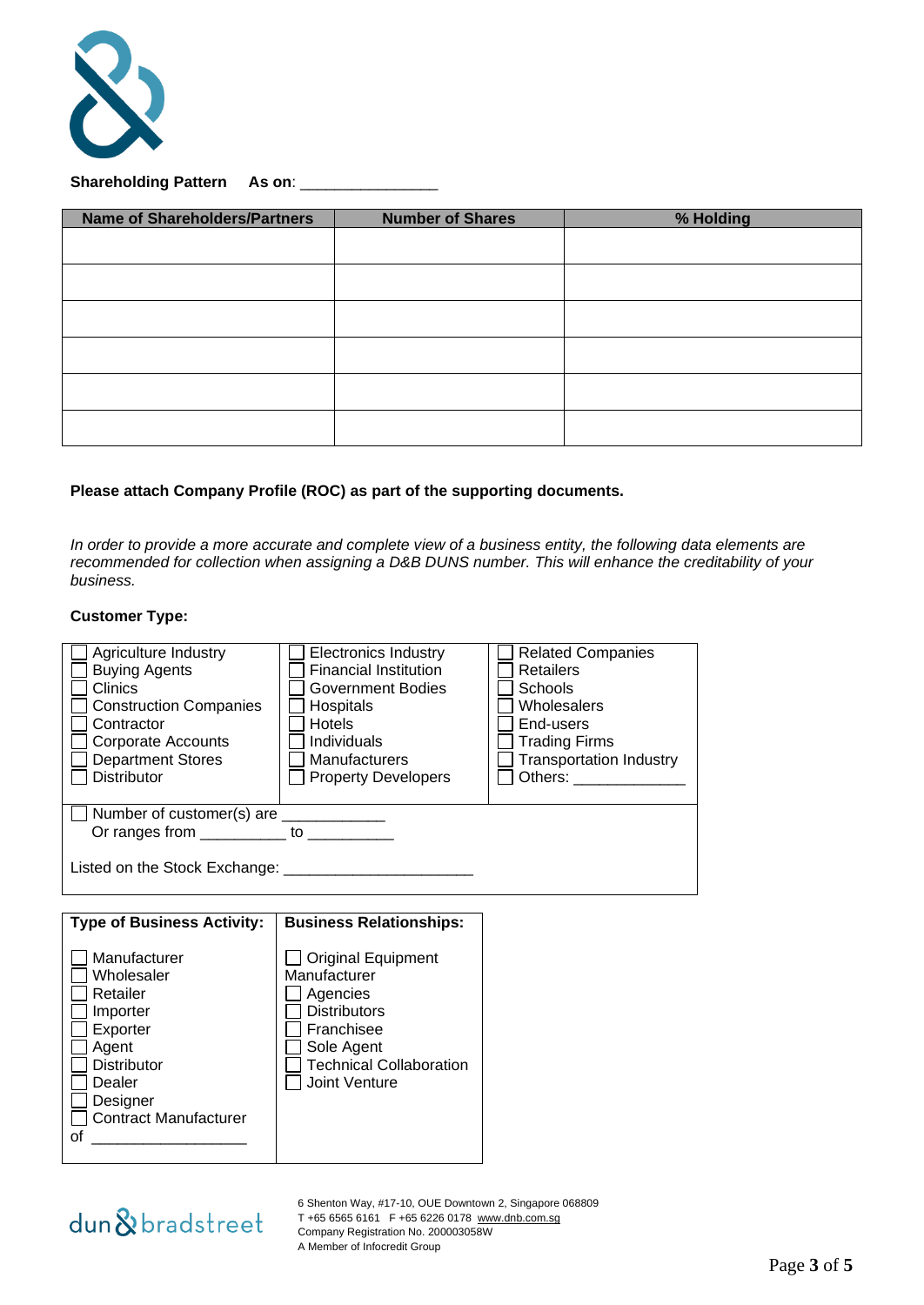

#### **Bankers Details:**

| <b>Name</b> | <b>Address</b> | <b>Type of Facilities</b> | Amount<br><b>Sanctioned</b> | <b>Amount</b><br><b>Outstanding</b> |
|-------------|----------------|---------------------------|-----------------------------|-------------------------------------|
|             |                |                           |                             |                                     |
|             |                |                           |                             |                                     |

# **Raw Material Purchases & Purchase Terms**

### a. Sources of Raw Materials

| □ Domestic -      |  |
|-------------------|--|
| $\Box$ Imported - |  |

b. Sources of Imports (if any)

| Japan              | % | Гаіwan                 | Europe          |      |
|--------------------|---|------------------------|-----------------|------|
| Germany            | % | U.K.<br>%              | North America   | $\%$ |
| Italv              |   | %<br>Australia         | Asia Pacific    | %    |
| <b>Middle East</b> | % | Republic of China<br>% | <b>Far East</b> | %    |
| <b>JSA</b>         |   | South Korea<br>%       | Africa          | %    |
|                    |   |                        |                 |      |

c. Buying Terms

i. Credit Period (Local): \_\_\_\_\_\_\_\_\_\_\_\_\_\_\_\_ days

ii. Terms of Payment (Local):  $\square$  Cash  $\square$  Credit  $\square$  L/C  $\square$  Advances

iii. Credit Period (International): \_\_\_\_\_\_\_\_\_\_\_\_\_\_\_\_ days

iv. Terms of Payment (International):  $\square$  Cash  $\square$  Credit  $\square$  L/C  $\square$  Advances

# **Sales & Selling Terms**

a. Distribution of Sales

\_\_<br>□ Domestic - \_\_\_\_\_\_\_\_\_\_\_\_\_\_\_\_\_%<br>□ Exports - $\Box$  Exports -  $\quad \_$ 

b. Major Export Destinations

| Japan              | $\%$ | $\%$<br>aiwan              | Europe          |      |
|--------------------|------|----------------------------|-----------------|------|
| Germany            | %    | $\%$<br>' U.K.             | North America   | %    |
| Italy              | %    | $\frac{0}{6}$<br>Australia | Asia Pacific    | $\%$ |
| <b>Middle East</b> | $\%$ | Republic of China<br>$\%$  | <b>Far East</b> | $\%$ |
| <b>USA</b>         |      | South Korea<br>%           | Africa          | %    |
|                    |      |                            |                 |      |

c. Sales Terms

| i. Credit Period (Local):<br>davs                                                  |      |  |
|------------------------------------------------------------------------------------|------|--|
| ii. Terms of Payment (Local): $\Box$ Cash $\Box$ Credit $\Box$ L/C $\Box$ Advances |      |  |
| iii. Credit Period (International): ____                                           | davs |  |
| iv. Terms of Payment (International): [ Cash [ Credit   L/C   Advances             |      |  |



6 Shenton Way, #17-10, OUE Downtown 2, Singapore 068809 T +65 6565 6161 F +65 6226 0178 [www.dnb.com.sg](http://www.dnb.com.sg/) Company Registration No. 200003058W A Member of Infocredit Group